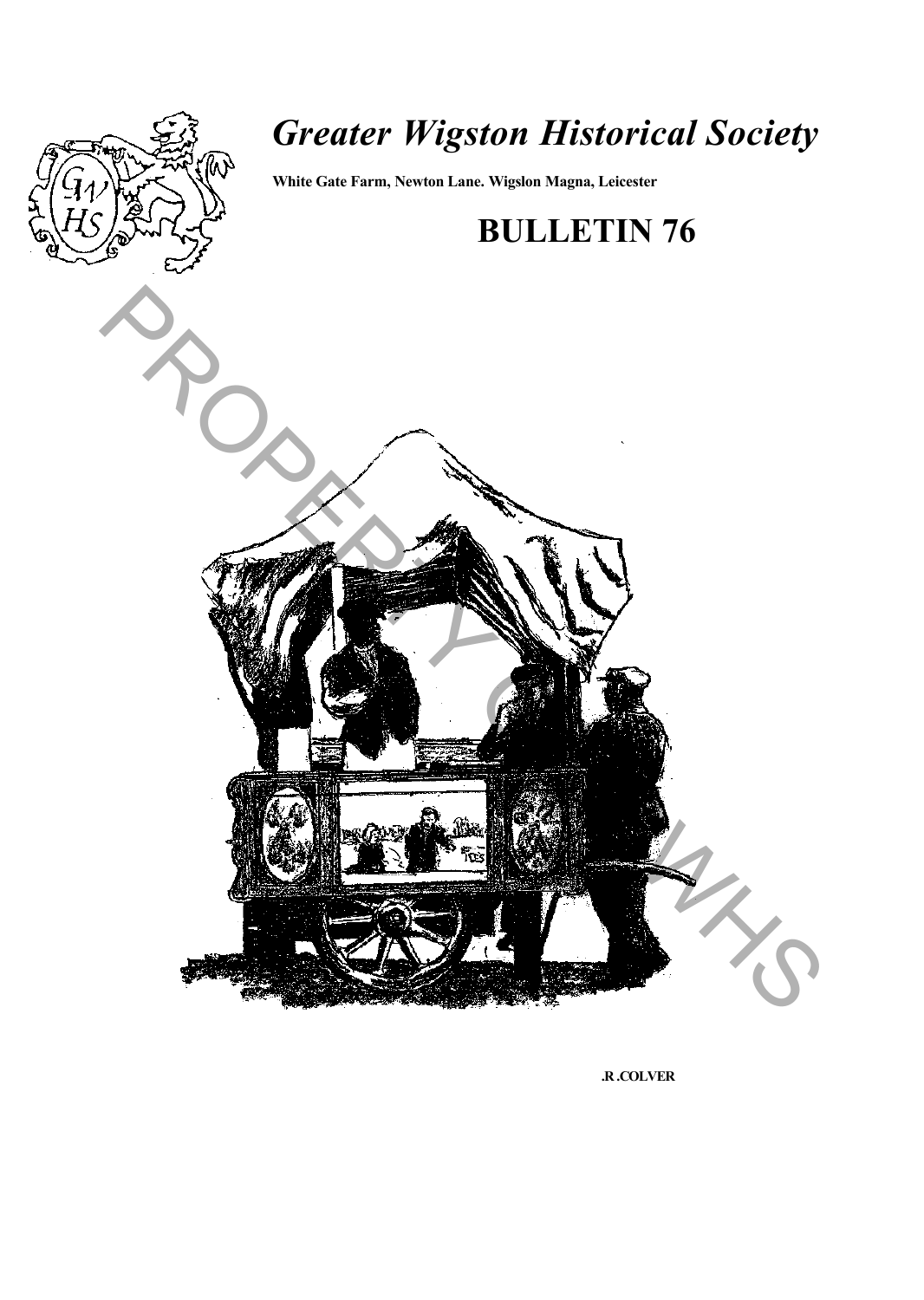#### **PROGRAMME OF MEETINGS - OCTOBER 2006 TO FEBRUARY 2007**

#### **Wednesday 18\* October 2006**

Notable National Trust Gardens - Barbara Hewitt 7.30p.m. U.R. Church Boys' Brigade Rooms

#### **Wednesday** 15th **November 2006**

The Life & Times of Cardinal Wolsey - David Baldwin 7.30p.m. U.R. Church Boys' Brigade Rooms.

#### **Wednesday** 20th **December 2006**

Christmas Social with supper, quizzes & raffle 7.30p.m. U.R. Church Boys' Brigade Rooms.

#### **Wednesday 17th January 2007**

Foxton Locks, Past, Present & Future - Mike Beech 7.30p.m. U.R. Church Boys' Brigade Rooms.

#### **Wednesday 21st February** 2007

AGM followed by 1950760s photographs from the Bill Ward collection - Elizabeth Ward & John Gillam 7.30p.m. U.R. Church Boys' Brigade Rooms.

#### **QUIET PLEASE.**

\* \* \* \* \* \* \* \* \* \* \* \* \* \* \* \* \* \* \* \* \* \* \* \* \* \* \* \* \* \* \* \* \* \* \* \* \* \* \* \* \* \* \* \* \*

We have noticed that some members begin to talk quite audibly among themselves during question time following a talk. Please could we ask that you do not do this. We know you don't mean to be rude, but we do feel it is a bit discourteous to the speaker, and also annoying to other members who may wish to hear and join in these discussions. Wednesday 15" November 2006<br>
The Life & Times of Cardinal Wolsey - David Baldwin<br>
Tab (nm, U.R. Church Boys' Brigade Rooms.<br>
Wednesday 200 December 2006<br>
Christmas Social with supper, quizzes & raffle<br>
7.50p.m. U.R. Churc

The Bulletin is published three times a year on 1st February, June and October. Articles etc. (which are always welcome) should be submitted to the editor three clear weeks before the publication date please.

Editor: Tricia Berry, 7 Wensleydale Road, Wigston. Leics. LEI 8 3RX.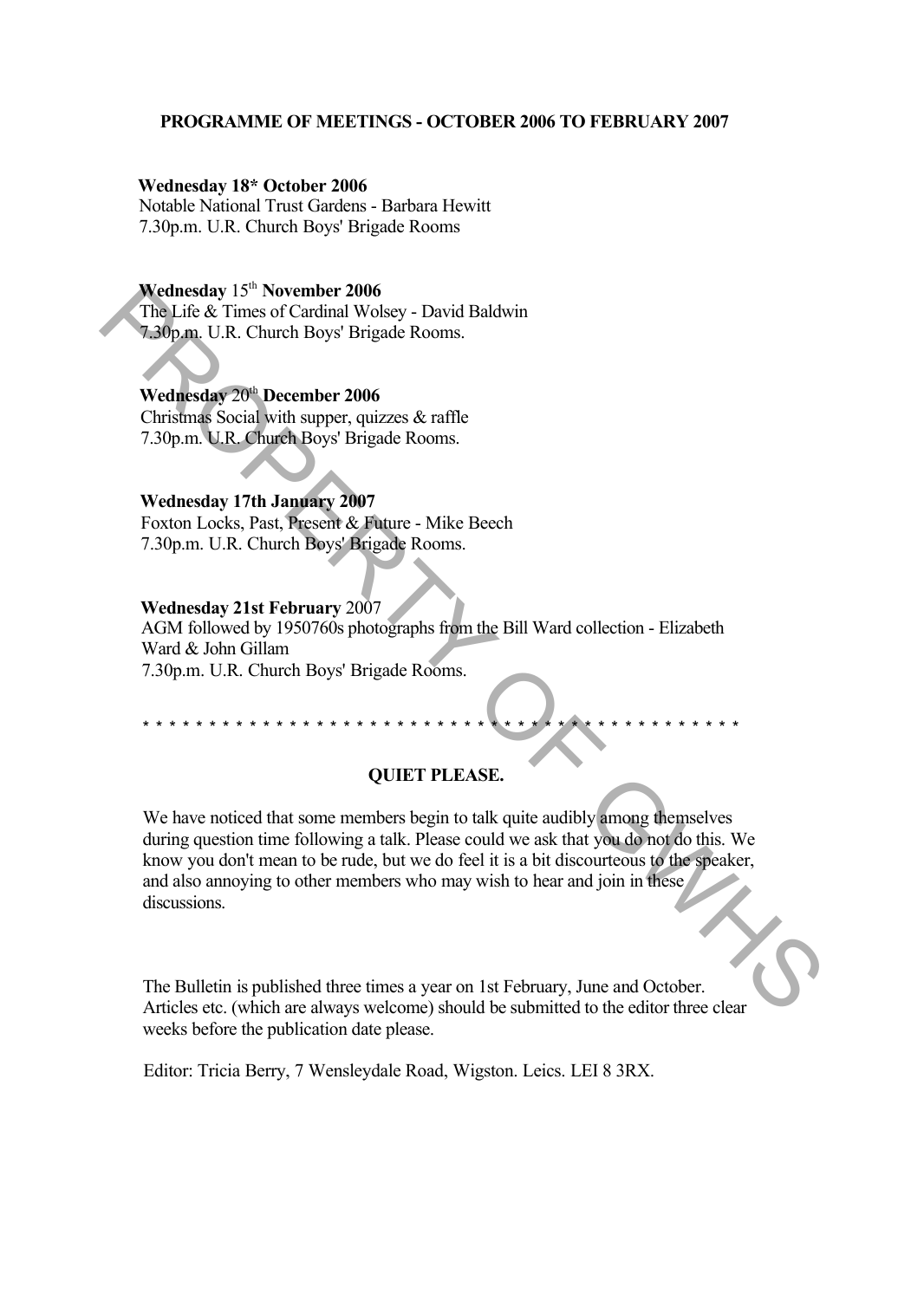#### **FRONT COVER**

The front cover this time features Jim Colver's drawing of a 1920s ice cream salesman, complete with attractive purpose built handcart. When ice cream was first invented is uncertain, but it is believed to have had its origins in the  $4<sup>th</sup>$  Century B.C. when various cultures enjoyed iced wines and fruit juices. Marco Polo is said to have introduced the dairy version into Europe from China in the  $13<sup>th</sup>$  Century, where it became a popular dish at the French and Italian courts, but there is no proof of this. The first recorded use in England was when Ashmore noted 'iced cream' as served at the Feast of St. George at Windsor in 1672. An English recipe survives published by Mary Bales in London in 1718. American colonists adopted the shortened phrase 'ice cream' and opened the first parlour in New York in 1776.

There were five main stages in the development of ice cream.

- 1) Cooling food and drink with snow and ice.
- 2) Discovery that salt in water produced cooling.
- 3) That salt added to snow and ice was even more effective.
- 4) Invention of the ice cream maker in the mid  $19<sup>th</sup>$  Century.
- 5) Development of mechanical refrigeration in late  $19<sup>th</sup>$  and early  $20<sup>th</sup>$  Centuries.

The invention of the ice cream maker, a wooden bucket freezer with rotating paddles, improved manufacture, and in 1846, a hand cranked freezer was patented by Nancy Johnson, establishing a method which is still basically the same as that used today. The development, in 1926, of the first commercially successful continuous process freezer by Clarence Vogt revolutionised storage, and ice cream became really popular in the second half of 20<sup>th</sup> century when cheap refrigeration became common.

People who made a living from selling ice cream from carts were known as Hokey Pokey men, this name derived from the Italian O che poco (Oh, here's a little). Italians are, of course, well known for the high quality of their ice cream. Five families spring to mind, who settled in Leicestershire and founded successful ice cream businesses, they are Brucciani, Massarella, Rossa, Esposito and Alonzi.

#### **JUNE MEETING**

Although our June outing to Bruntingthorpe Proving Ground took place on the longest day in the year, it was incredibly cold out on the airfield, and we were very thankful that for part of the time we were indoors. Forty six members and friends had come to see the collection of veteran aircraft, mostly of the 'Cold War' era, assembled over time by the Walton family. We were welcomed on arrival by Denis Parker, visitor manager to the Vulcan to the Sky project, which was set up to get XH558, the only surviving Vulcan Bomber, airworthy again. Raised high above the ground in a giant hangar, it was indeed an awesome sight. decided that we have the most of the control incelled create of the Feast of St.<br>
The paper and Window in 1672. An English recipe survives published by Mary Bales in<br>
bondom in 178. Annerican colonists adopted the shorten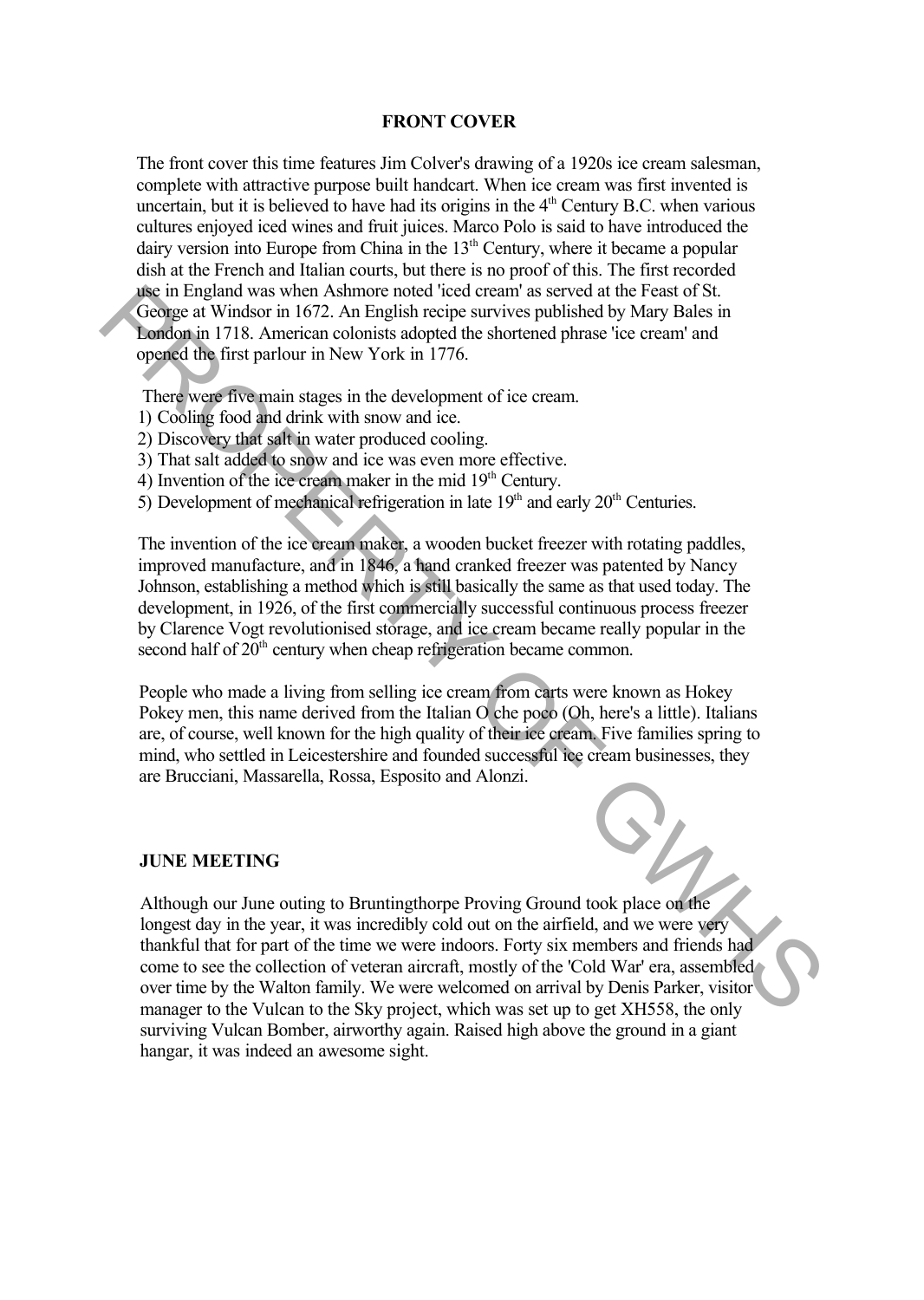After a short introduction by Denis, half of our party went to view the other aircraft with Geoffrey Pool, Chairman of the Project, while the rest remained in the hangar. We heard some technical details about the Vulcan and the effort and dedication of the Project Members in their fond raising and applying for a Lottery Grant. The Vulcan is totally British in design and manufacture, and was commissioned, with its nuclear capability, to provide defense against the Soviet threat during the volatile 1960/70s. It was very successful at this, its presence being enough to keep the peace without any casualties. Its last active service was in the Falklands campaign when it was the only aircraft capable of flying such a long distance even with a refueling stop en-route.

The plan is to get the plane ready for June 2007 when the Queen wants it to fly down The Mall leading other aircraft in a fly-past to celebrate the 25\* anniversary of the end of that conflict. It will then complete about 10 years flying at air displays before being 'retired' to Duxford. Other items in the hangar were a scale model of a Vulcan, 14 feet long, made for a James Bond film, when it was sunk in a tank of water, to simulate a real one sinking in the sea! Also a sobering electronic map showing towns and sites in Britain earmarked by Russia to be knocked out.

We then changed places with the other half of our party and inspected some of the 28 planes parked outside. Highlights and contrasts came in the shape of the huge transport plane, the Guppy, and the tiny homebuilt Cricket autogyro. We were allowed to board a de Haveland comet. This plane was the first jet propelled passenger plane to fly to America, commencing service in 1949. It was developed in great secrecy because jet engine technology was still highly confidential at that time.

After this we gathered in the on-site canteen to enjoy a buffet supper kindly provided by Geoffrey Pool's wife Olwen Hughes. Edna Taylor then thanked our hosts for a most unusual and interesting evening.

Since our visit the Project has been much in the news being initially unable to raise extra funds to keep up with escalating costs. Staff were given redundancy notice and the future looked bleak indeed, when following huge publicity in the national press and TV, a pledge system was set up and some substantial help materialised. A celebration Roll-Out day was held on  $31<sup>st</sup>$  August, when the Vulcan was lowered to the ground and towed out of its hangar, emerging through a cloud of smoke amid much applause. The only remaining airworthy Lancaster Bomber gave a celebration fly past coming low over the site four times. Did anyone spot it? afterant capable of flying such a long distance even with a refueling stop en-route<br>The plan is to get the plane ready for June 2007 when the Queen wents it to fly down<br>The Mail leading other uirertal in a fly-pest to ecle

#### **AUGUST MEETING**

This month's booked speaker had to call off when his work schedule was altered and he was no longer available on Wednesday evenings. We are very grateful to John Oakley for agreeing to step in at fairly short notice.

John and his wife, our member Jackie Oakley, are serious holiday makers who take their car abroad and are therefore much better placed to explore, learn and record the places they visit. This evening the subject they chose was a taste of the history and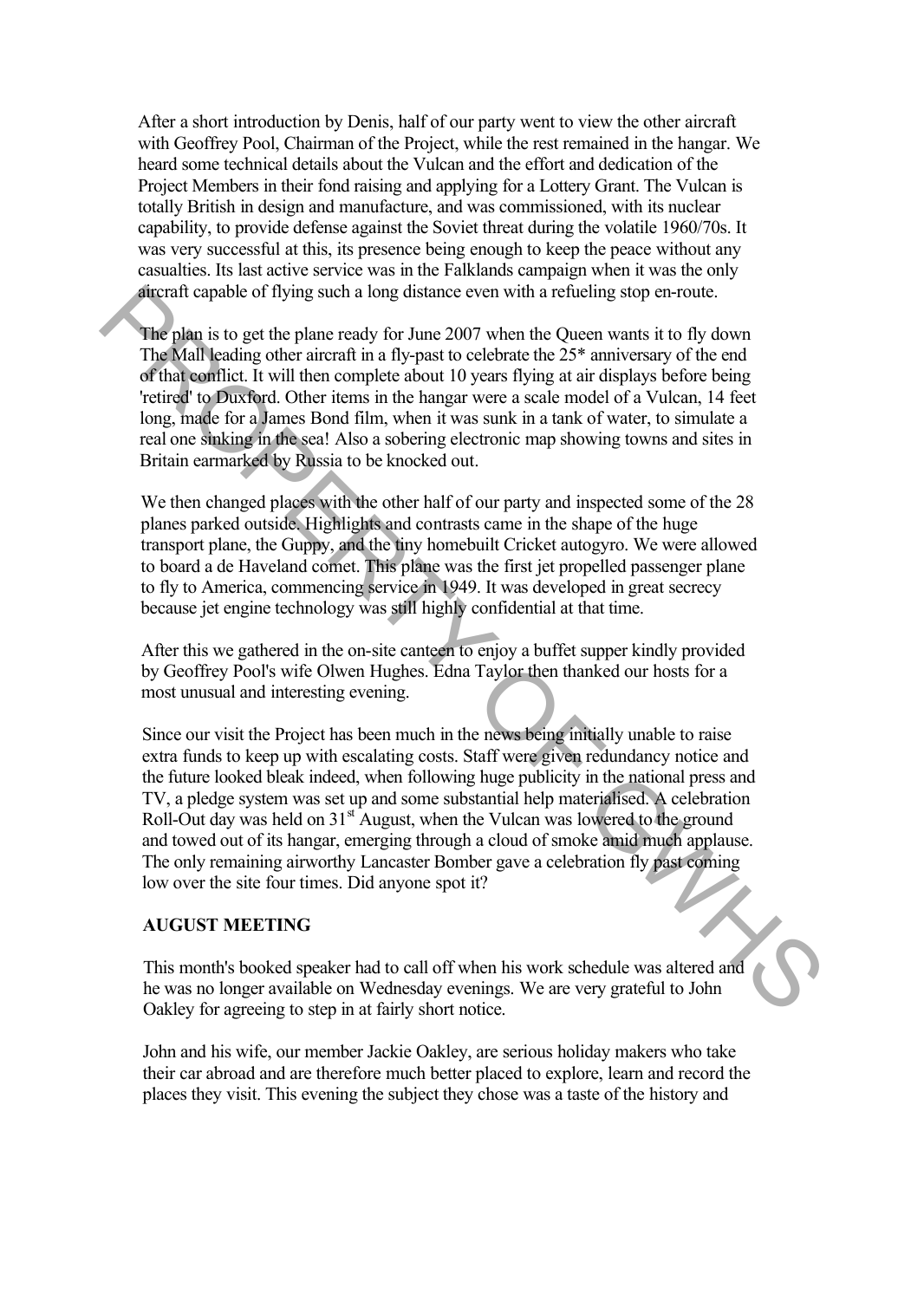culture of Italy. The country has had a very turbulent past. In earliest times the north part near the Alps was occupied by the Ligurians, the middle section by the Romans, most of the south by the Etruscans and the Naples region and Sicily by the Greeks. After the fall of the last Roman Emperor in 467 A.D. Italy was overrun by successive waves of barbarians, tmt over time these became integrated and the country came to be ruled by Charlemagne as part of his empire which also included France, Germany, Austria and part of Spain. At his death this empire fell apart and in 961 A.D. Otto the Great of Germany was crowned by the Pope as Emporer, however, his rule was incomplete with some of the merchant cities declaring themselves independent city states. In the south from the  $11<sup>th</sup>$  Century Naples and Sicily were held by the Normans. In the  $15<sup>th</sup>$  Century there were French invasions of Italy driven out by Emporer Charles V. Austria, France and the Papacy divided the country between them until the rise of Napoleon who crowned himself King of Italy in 1805. After his downfall North Italy went back to Austria, Rome and the district around came under the rule of the Pope, and Naples and Sicily went to a Bourbon monarch. neon phenomic of the mechanic tries declaring then<br>select with some of the mechanic tries declaring then<br>select to the mechanic correct streament correct streament in the Monday<br>determinant manifology. The Monday Finance a

The union of all Italy was finally achieved in 1870 Under King Victor Emanuel. In 1882 Italy joined Germany and Austria in a triple alliance but in 1915 she entered WWI against them. Under Mussolini she declared war on the side of Nazi Germany in 1940, but in 1943 surrendered to the Allies. In 1946 the King abdicated and Italy became a republic.

In spite of this unsettled past and perhaps in some respects because of it, culture and civilisation has thrived, the Renaissance began here and art, music and literature flourished in the leading cities. The architecture, largely medieval in style, reflects the various cultures that have occupied the country.

We enjoyed some excellent slides, notably the actual balcony said to be the setting for Romeo and Juliet, Venice and the gondolas, St. Marks square, The Bridge of Sighs to the Jail, Rialto Bridge over the canal and many wonderful churches, cathedrals and palaces.

After some questions and discussion, the Chairman, Edna Taylor read out a few items of news, she then thanked Mr. Oakley for a really excellent evening.

#### **SEPTEMBER MEETING**

Vicki Priest from the University of Leicester Archaeology Section was our speaker this month, her subject, the South Leicestershire Hoard. It was discovered near Market Harborough in the year 2000 by Ken Wallace, a member of a recognised archaeology field walking group. He was using a metal detector on an area he had already identified as likely to prove interesting. The find was reported to the correct people and excavated in great secrecy, news only being released to the press three years later when the work was completed.

5,187 silver and gold coins have been found, buried in fairly small groups, probably in containers which have long since rotted away. They are mainly Iron Age dating from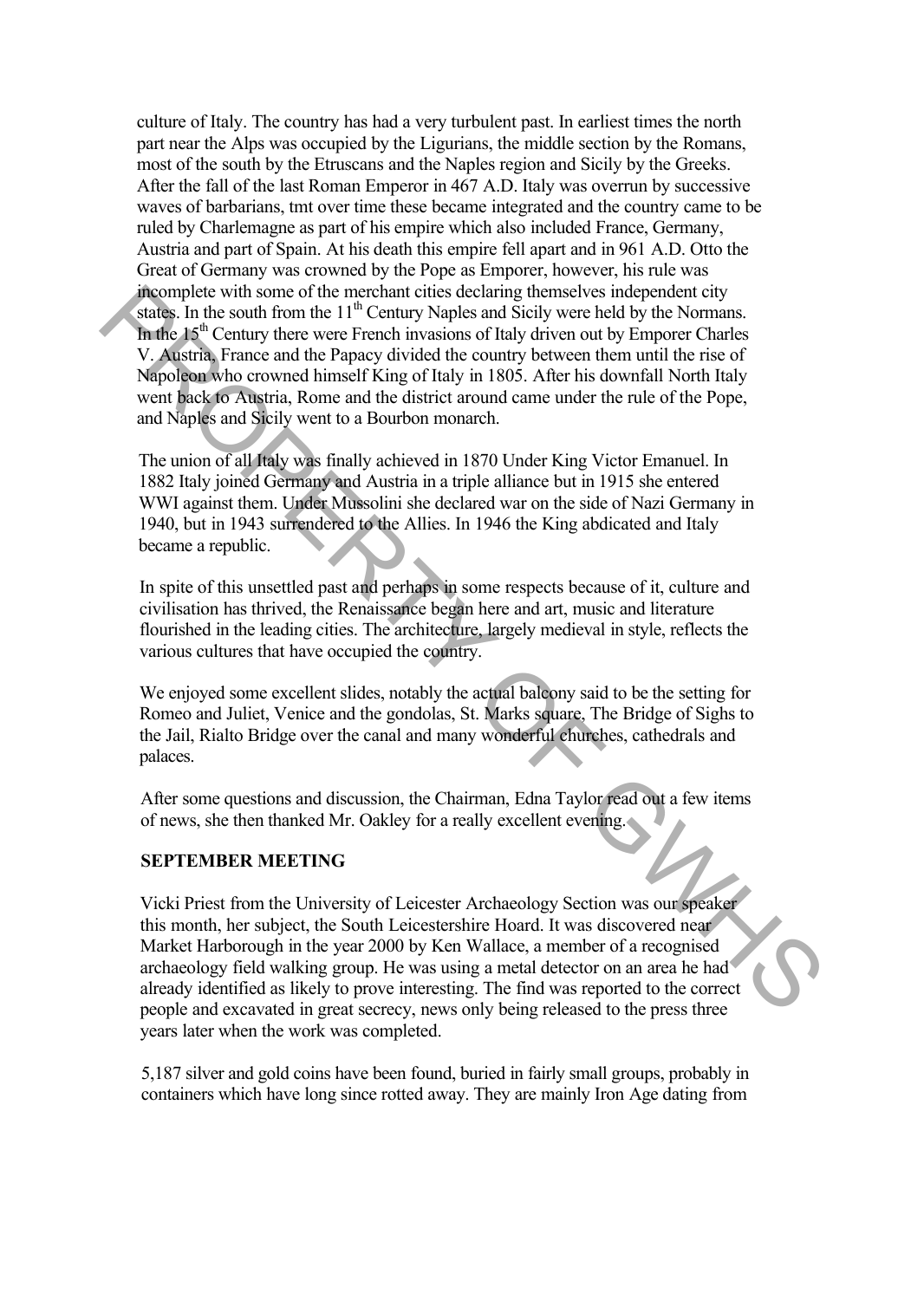40 B.C. to 50 A.D. and were minted in Kent. Other items discovered were some later Roman coins, many animal bones, some complete carcasses suggesting ritual sacrifice, a ceremonial Roman iron helmet gilded in silver which predates the conquest, an early Roman roundel, silver bowl and ingot, crucible and Roman gold jewellery clasp.

The find has caused huge excitement and is regarded as the most important in Europe. English Heritage and the B.B.C. have been involved as well as teams from Leics. County Council and the University, the landowner, finder and some local people. The interpretation is that it was a religious site where people gathered regularly to feast, and to offer their wealth and sacrificed animals to their Gods. The helmet, also an offering, suggests a Briton went abroad to fight in the Roman Army and brought it back as a souvenir. Later, after the invasion, a Roman settlement was established close by which has been identified by the presence of pottery, some Roman coins and evidence of ditches and the foundations of buildings. It is believed the Romans were aware of the importance of the older site and left it alone. marrocularion is that it was a religious site when pooling gathwate in<br>and to offer their wealth and sacrificed animals to their Gods. The helmet, also an<br>orderon, anges is a Brition went aboutd to fight in the Roman Army

With the work finished, at least for the present, the landowner has been persuaded to lay pasture on this previously arable field as the best way of preserving the site. The artefacts are being preserved and catalogued at the British Museum. They have been valued at Ä300,000 and will be divided between the Museum and Leicestershire County Council, which will need to secure funding to create the necessary secure storage and display facilities.

After some questions, Vicki was thanked for a really fascinating talk by Chairman, Edna Taylor.

### **OLD PARISH DIARY**

Some further entries from Thomas Burgess's diary:

#### 1855

Mrs. Rhoda Scott died Nov.  $26<sup>th</sup>$  aged 79 years.

Great Wigston - The unproved state of this village arising from the sanitary measures that have been adopted has been very apparent during the last summer & autumn in the dimished amount of general sickness, and the advance of maligant diseases during that period. On Thursday the 22<sup>nd</sup> ult [November] a meeting was convened in the Vestry of the Church for the purpose of the further carrying out those measures under the powers of, and in conformity to, the Act papers during the last sessions of parliament. At that meeting the following gentlemen were chosen as a committee: Messrs. T. Burgess (Chairman), T. E. Blunt, A. Fry, S. Seddon, C. Baddeley, J. Langham, J. Cooper, G. Loveday, W. Eggleston, S. Pochin, J. Hassall, G. Foxton, J.A. Pochin, & J. Pochin. This committee held their first meeting on  $29<sup>th</sup>$  at which meeting they appointed Mr. J. Newton, Inspector of Nuisances. The committee were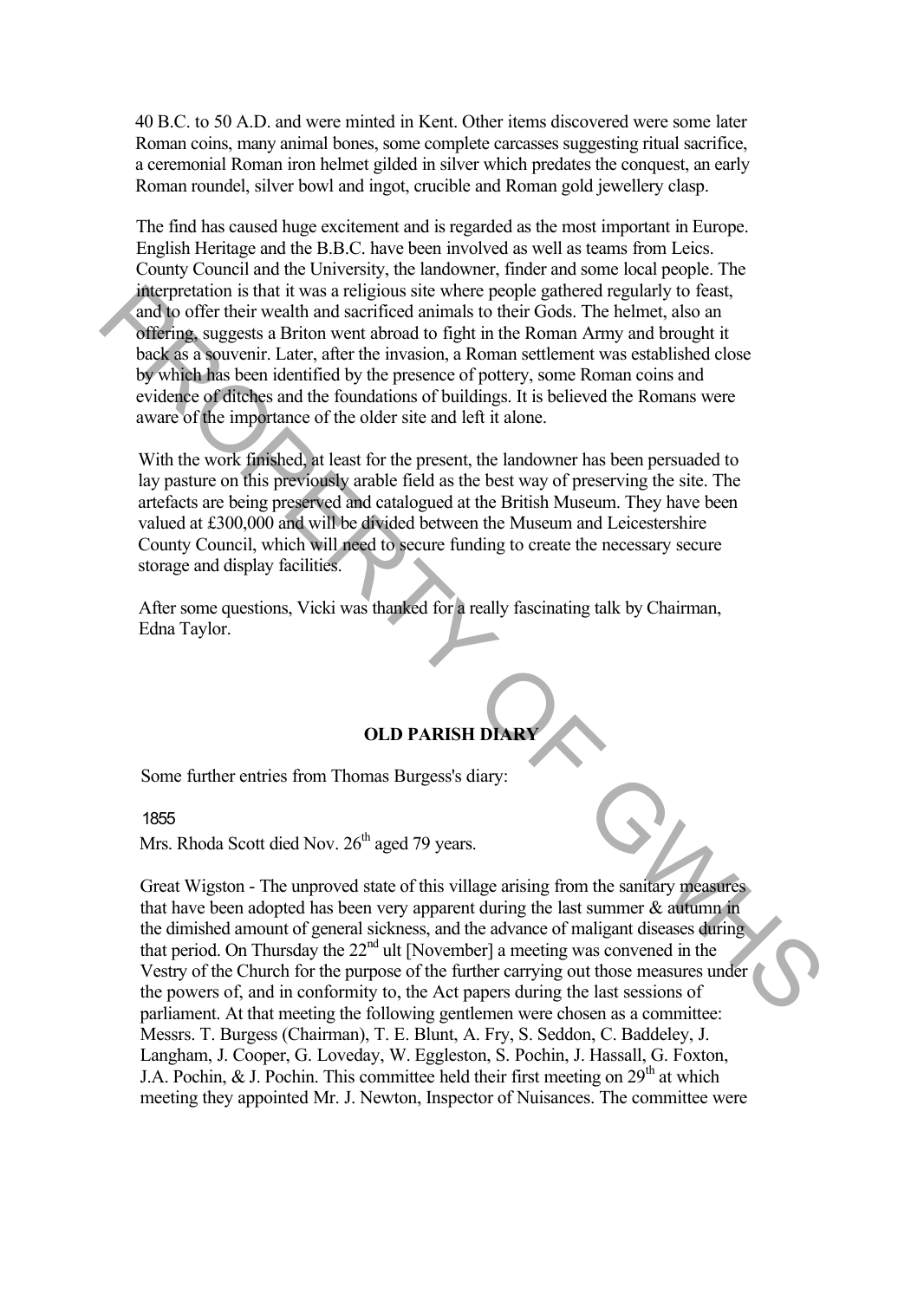all present but one, and as it is composed of the parties among whom so much contention and opposition was formerly manifested, there is every reason to hope that in future the two parties will act in harmony, and by their united efforts carry out those further improvements which are necessary to the comfort and well-being of the inhabitants. The greatest and most apparent nuisance now is the roads and causeways, which a more frequent use of the broom and scraper would soon eradicate.

On Sunday night last about seven o'clock an attempt was made to rob the house of Mr. Thomas Asher, Leicester Road, Great Wigston. There is no doubt but the burglar thought that Asher and his wife were both gone to chapel, if it had been so their house would most surely have been ransacked; but Asher being ill was in bed, and at the time named heard a noise at the door, he at first thought it was his father but hearing a more violent rush at the door he got up and went to the window, and saw a man with his shoulder against the door trying to force it open. He called out to him and the fellow ran away, when Asher got down stairs he found the door open, it had been sprung so as to force the bolt of the lock out of the socket. **Mr.** Thomas Asher, Leicester Road, Great Wiggton. There is no doubt but the burght<br>mean that Asher and his wife were both gone to chapel, if it had been so their house<br>world most surely have been narskeded, but Asher bei

Dec 10<sup>th</sup> 1855 - married, John Wright to Mary A. Briggs.

Same day - Gregory Pawley to Mary Ann Cook.

Sudden death on Saturday the  $29<sup>th</sup>$  ult. J. Gregory Esq., held an inquest at the Durham Ox, Gt. Wigston on the body of the child of Wm. Franklin aged 6 months. The girl that nursed it took it out on the previous day about 3 o'clock in the afternoon, the child then appearing in good health. On returning home the child seemed as if going asleep, and she laid it across her arms the usual way of carrying infants in that state, in a few minutes the babe's countenance began to change and before she arrived home it was dead. Medical aid was obtained and it was put into a hot bath but to no effect. Verdict - died by the visitation of God.

Died at G.W. on  $31<sup>st</sup>$  Jany, [1856] Jane the wife Lewis Russell aged 53 years.

Feby. 7<sup>th</sup> [died] Mr. John Capendale aged 78 years. Married Feby. 10<sup>th</sup> 1856

Thomas Chance to Mary Hewitt. Eliza Cawthorn died Feby. 13<sup>th</sup>, 1856 aged

36 years. Daniel Herbert & Alice Noble married Feby.  $24<sup>th</sup> 1856$ .

Great Wigston - Late on Thursday night Feby.  $21<sup>st</sup>$  or early on Friday morning the  $22<sup>nd</sup> a$ lamb hog belonging to Mr. Thomas Tebbutt was feloniously killed by stabbing it in the side, the felons opened the sheep and took out the heart, liver  $\&$  kidneys, they also cut off a part of both legs, and then threw it into a ditch where it was found on Friday morning. No clue has been obtained of the parties who did it, altho. the Police have used every endeavour to find out the perpetrators, and have searched the houses of several suspected persons for that purpose.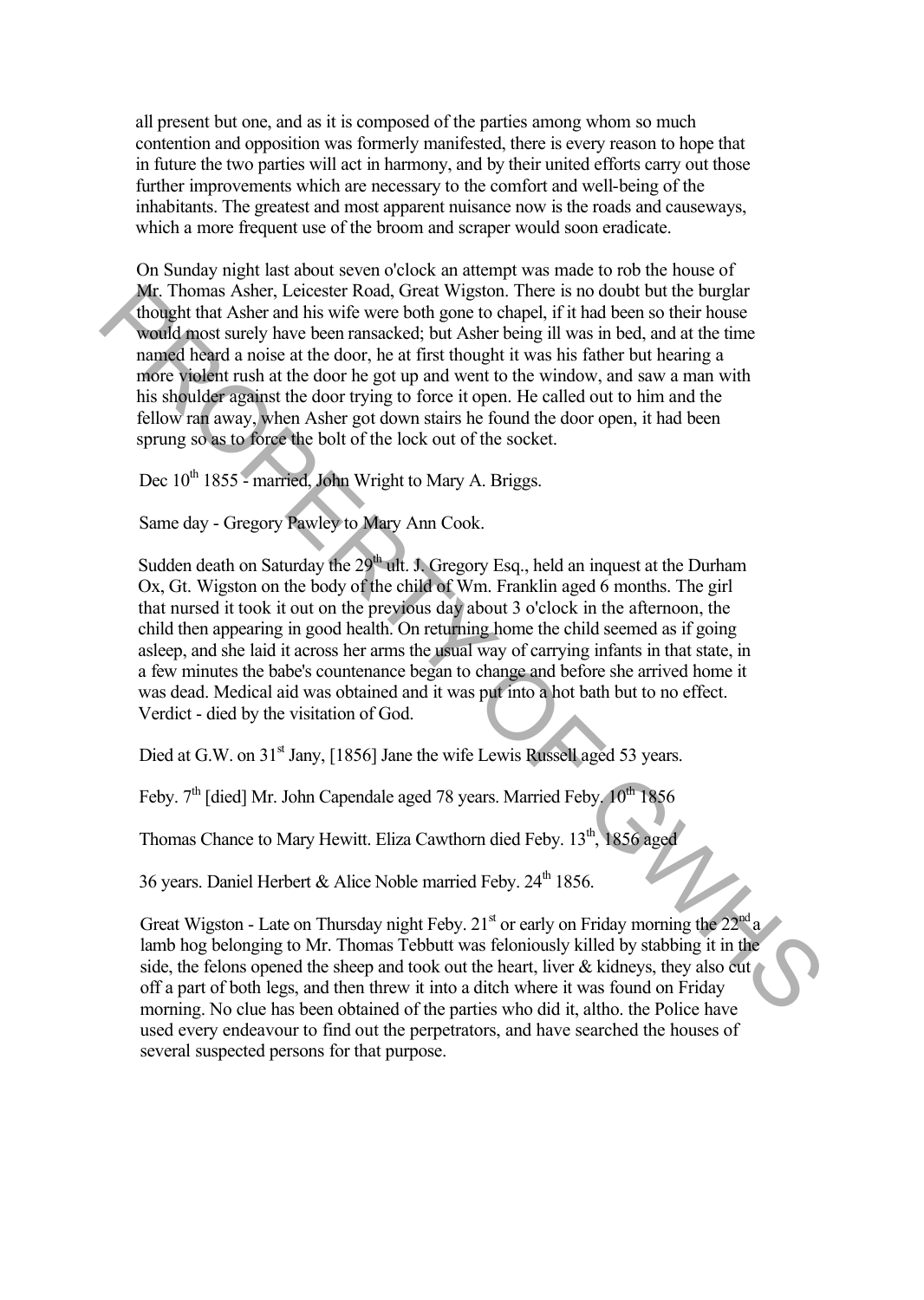March 9<sup>th</sup> 1856 Thomas Mason died aged 20 years.

March  $15<sup>th</sup>$  Elizabeth the wife of C.H. Hames died aged 30.

Married March 27<sup>th</sup> Richard Craven to S. A. Meekins.

March  $31<sup>st</sup>$  died James Dand in his  $85<sup>th</sup>$  year.

April 2<sup>nd</sup> married Samuel Shipp to Mary A. Levesley.

April  $3<sup>rd</sup>$  died Elizabeth Measures in  $73<sup>rd</sup>$  year of her age.

April 25<sup>th</sup> died Edw. Willey aged 72 years.

April  $26<sup>th</sup>$  [died] Hannah Newton aged 25 years.

May 3<sup>rd</sup> died Sidney Stanyard aged 28 years.

May 4<sup>th</sup> Sophia Vann died aged 18 years.

May 4<sup>th</sup> married Wm. Findley to My. A. Folwell.

June 3<sup>rd</sup> 1856 married Wm. Heard to Alice Grant.

June 3<sup>rd</sup> died Martha Susan the wife of Chas. Baddeley the only surviving daughter of Mr. Wm. Underbill of Newport, Shropshire aged ? years, the native place of Capt. Baddeley. [Captain Charles Baddeley was uncle to this man].

June 15<sup>th</sup> 1856 Wm. Martin married to Ann Collier.

20<sup>th</sup> July 1856 Thos. Freeman married to Elizabeth Cawthorn.

The annual sermons for the benefit of the Sabbath School belonging to the Primitive Methodists was preached Aug. 3<sup>rd</sup> by Mr. Goodrich.

On the 3<sup>rd</sup> Aug. the infant child of Geo. Herbert was found dead in bed by the side of its parents.

On Sunday August  $10<sup>th</sup>$ , two sermons were preached in the Parish Church, for the benefit of the Day and Sunday Schools, that in the afternoon by the Rev. T.G. Gallwey, curate, in the evening by the Rev. Gregory, Vicar of Oadby, the collections amounted to £20 6s 5d. April 2<sup>nd</sup> married Siamuel Shipp to Mary A. Levesley.<br>
April 2<sup>nd</sup> tiged Edw. Willey aged 72 years.<br>
April 2<sup>cm</sup> died Liba. Willey aged 72 years.<br>
April 2<sup>cm</sup> (died) Traphab Newton aged 25 years.<br>
May 4<sup>to</sup> Sophia Vantro

Aug. 31<sup>st</sup> died John Wm. Johnson aged 4 years.

Married Sept. 5<sup>th</sup> James Bullock to Ann Herbert.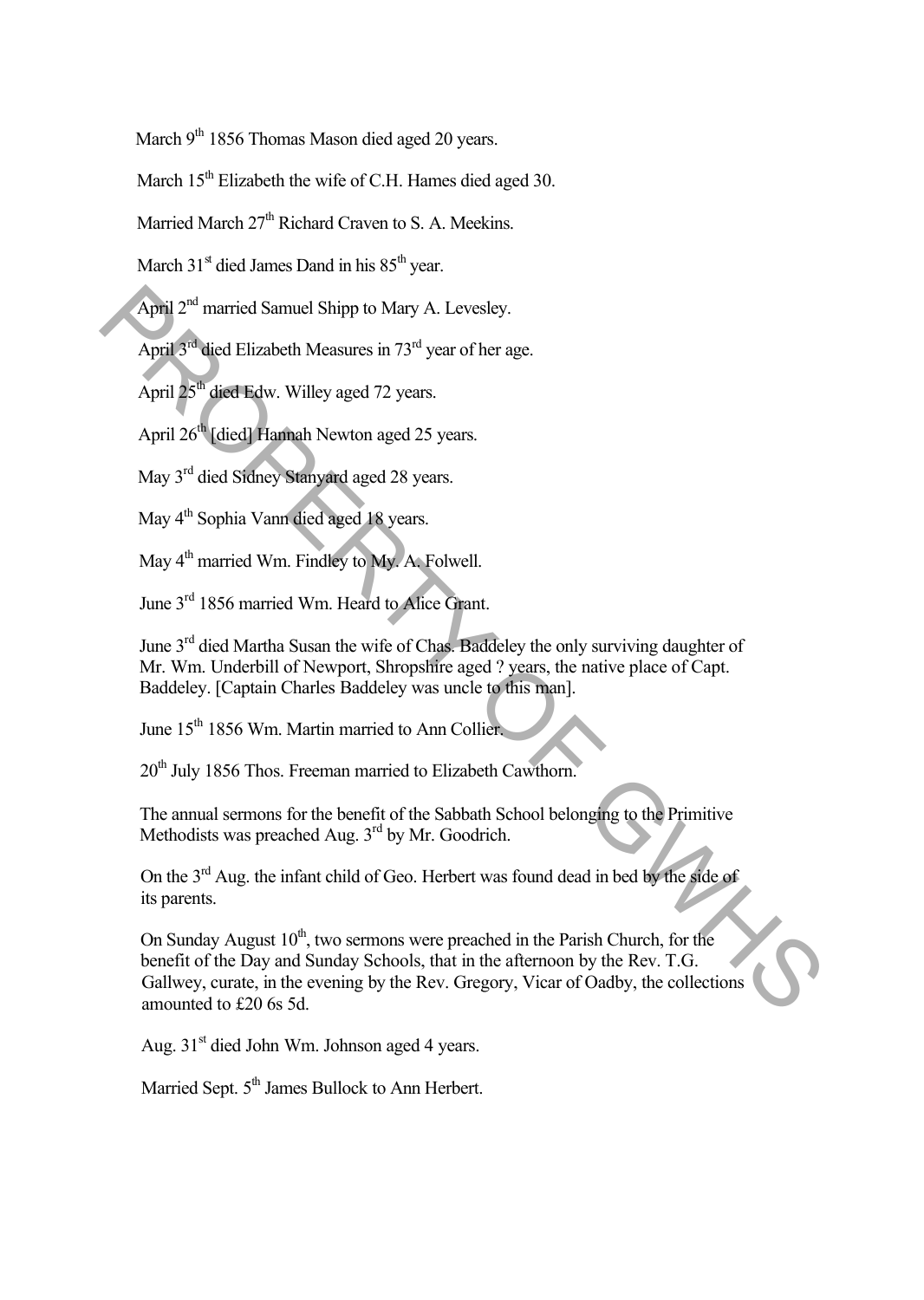Died Sept. 5<sup>th</sup> Mrs. Sarah Perkins in her 50\* year. Married

Sept. 23<sup>rd</sup> Thos. Homer to Eliza Ann Yates. Married Oct.

 $16*$  J. Robinson to Emma Is. Clarson. Died Sept.  $27<sup>th</sup>$ 

1857 Elenor Storer aged 65 years. On the 3<sup>rd</sup> Oct. [died]

Wm. Dawkins aged 33 years. Married Oct. 3rd. Chas.

Stanyon to Maria Warner Foster.

#### **HOUSE HISTORIES**

\* \* \* \* \* \* \* \* \* \* \* \* \* \* \* \* \* \* \* \* \* \* \* \* \* \* \* \* \* \* \* \* \* \* \* \* \* \* \* \* \*

#### **5, ALFRETON ROAD**

This is a continuation of the article in Bulletin 75 and looks at the history of the remaining approximately one third of the plot, forming the far end of the rear garden, of 5, Alfreton Road. It was a tiny part of field no: 72 on the Ordnance Survey map (1930 Edition). This field together with 71A measured 12a Ir 2p and was referred to as Laws Meadow in a 1939 schedule within the deeds..

At enclosure in 1766 this land is believed to have formed a part of the 29a 2r 7p allotted to Elizabeth Horspool, and a part of the 1 la 3r 33p allotted to Alice Law. It was subsequently, like the other two thirds, bought by John Ragg and became part of his Home Farm belonging to the Manor House in Long Street, and was inherited by the Hames family. In October 1920 it was sold by the executors of Richard Hames to Albert Edward Hill a prominent hosiery manufacturer who at about this time also bought The Grange house and estate on the other side of Leicester Road. **EXERCTS**<br> **EXERCTS**<br> **EXERCTS**<br> **EXERCTS**<br> **EXERCTS**<br> **EXERCTS**<br> **EXERCTS**<br> **EXERCTS**<br> **EXERCTS**<br> **EXERCTS**<br> **EXERCTS**<br> **EXERCTS**<br> **EXERCTS**<br> **EXERCTS**<br> **EXERCTS**<br> **EXERCTS**<br> **EXERCTS**<br> **EXERCTS**<br> **EXERCTS**<br> **EXERCTS**<br>

Albert Hill raised money on this land and when his business failed during the mid 1920s trade depression, Francis Greenwood, gentleman who lived at Sunnybrae, London Road, Leicester, who had lent the money and held the deeds as security, became the owner.

In December 1939 Francis Greenwood, by then living at The Grange, sold 19a 2r 13p comprising fields 71 A, and part of 72 & 121, to the building partnership James Herbert Jelley & Florence Christine Jelley for Ä4503 16s 6d. The builders became a limited company, Jelson Ltd, in December 1953 and by April 1956 when No 5 Alfreton Road was completed and sold to its first owners, a tiny portion of field no: 72 formed part of the rear garden.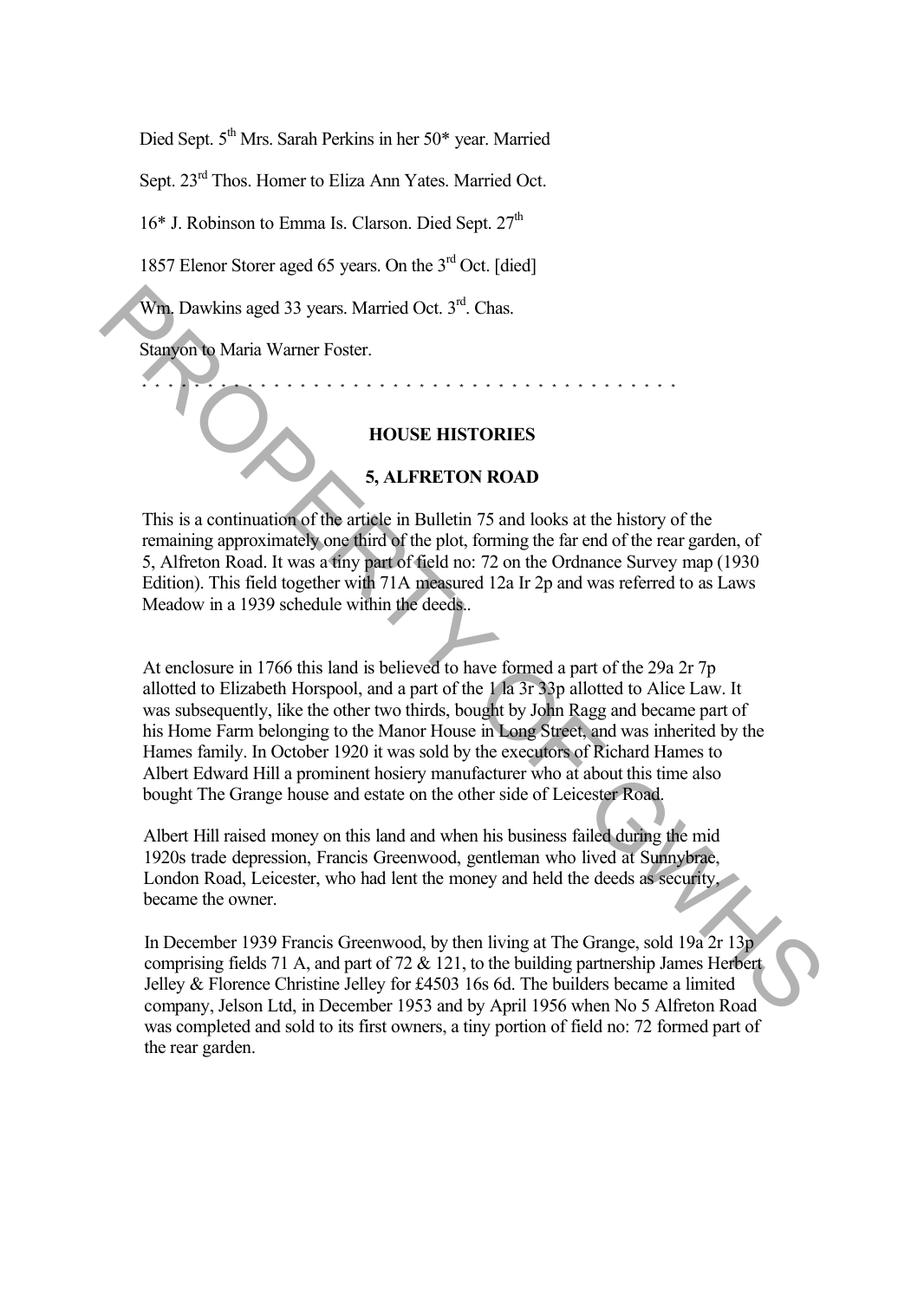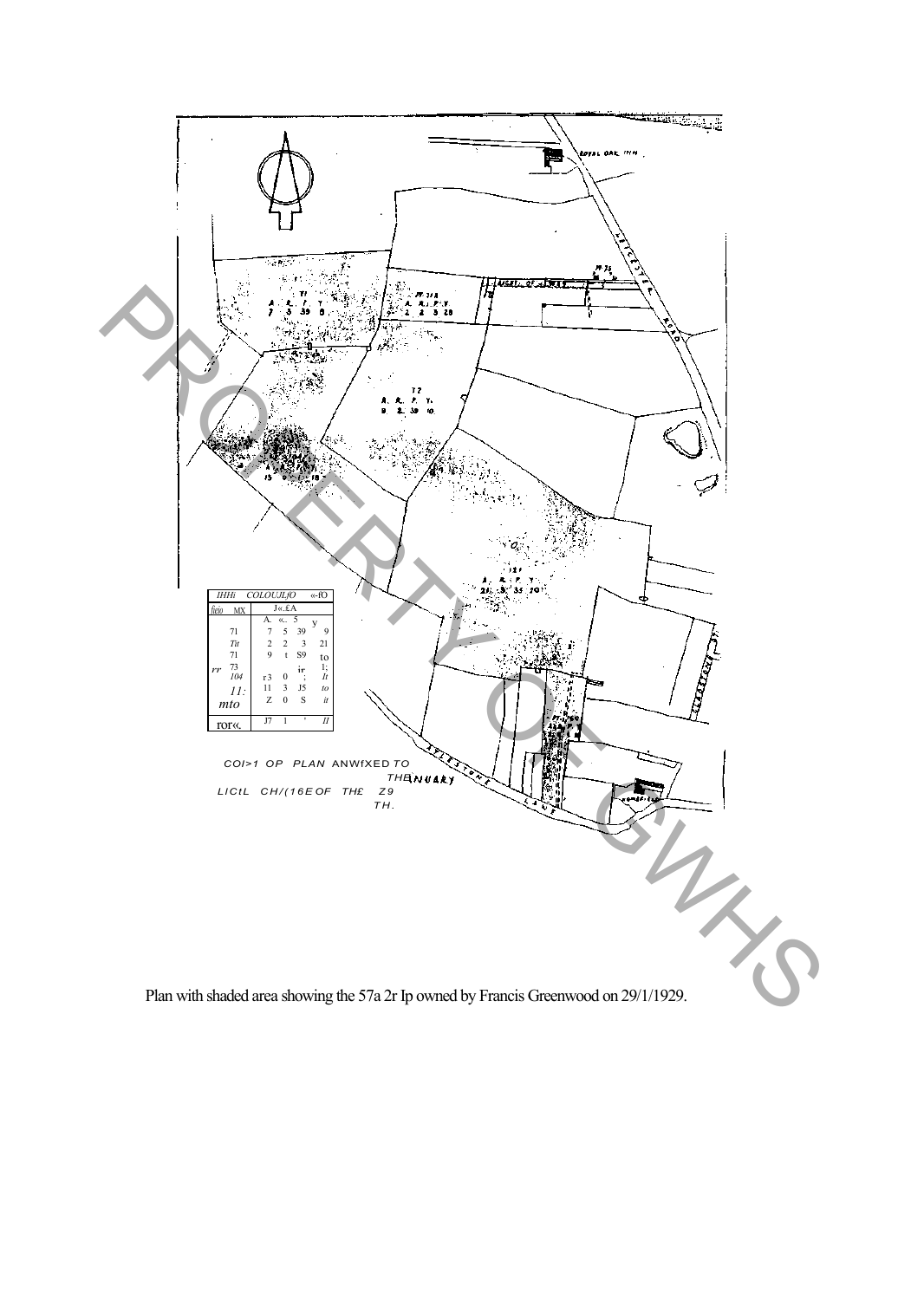

- (2) The Poplars
- (3) Alfreton Road
- (4) The approx. position of No: *5* Alfreton Road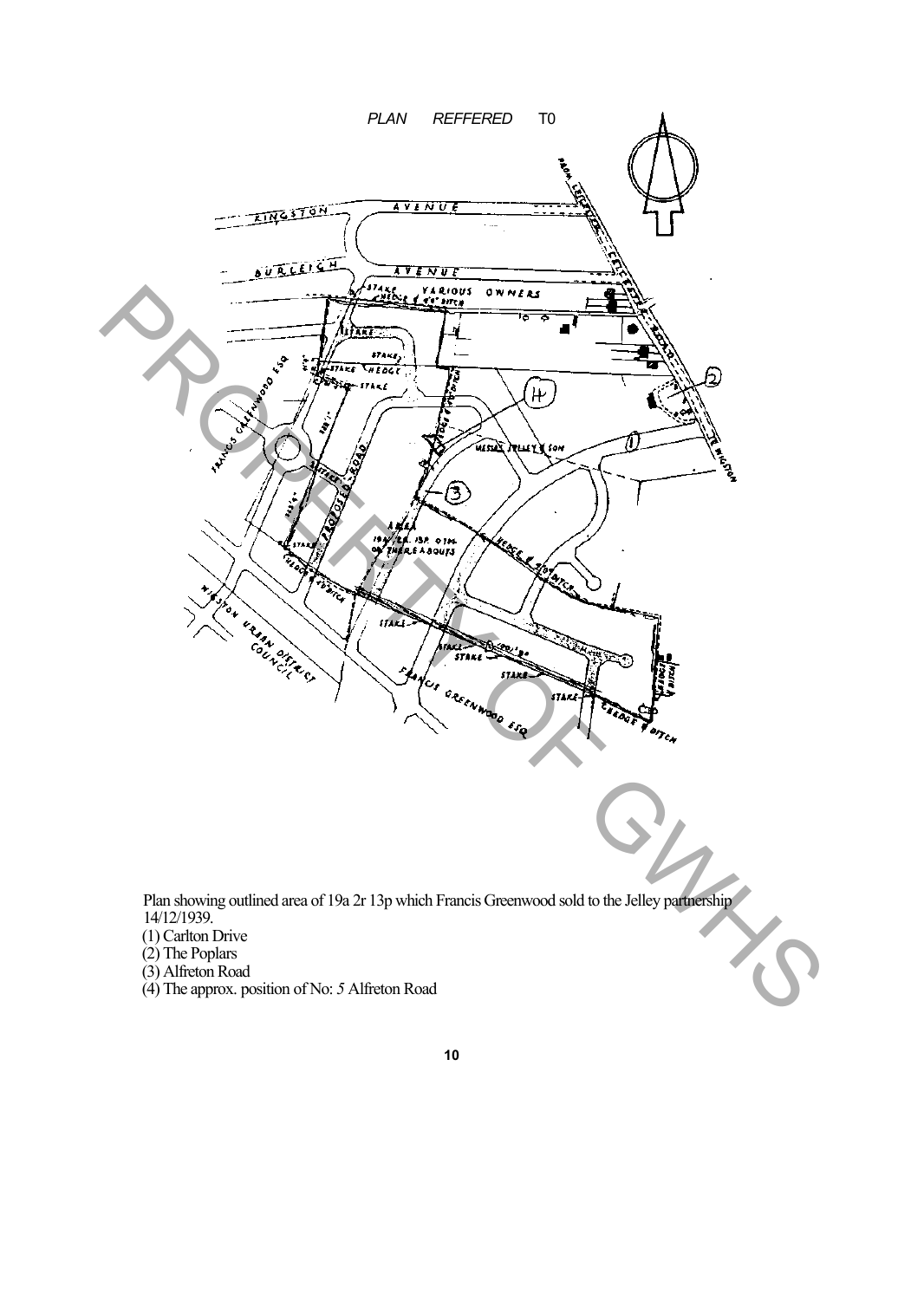#### **24, GRASMERE ROAD**

The land upon which the Mere Road area came to be developed was awarded to John Darker (1722-1784) at the time of enclosure in 1766. It was a farm of approx. 51 acres and lay between the Oadby Lane (south east side) and the land of St. Wolstan's Farm. It stretched from St. Wistan's Church as far as the Oadby parish boundary at one point. John Darker came from a Stoughton family and became a prosperous oil man/hop merchant in London. He was an M.P. for Leicester and was one of the main subscribers to the building of Leicester Infirmary. He owned estates in Derbyshire and Northamptonshire as well as Leicestershire. His lived mainly in London but had a country house, Gayton Park in Northants.

By 1838 a Parish Rate assessment states that this Oadby Lane farm was owned by the 'late Loudham" and let to Ann Willson. Caleb Loudham was a Leicester solicitor. An 1870 Poll Book gives the owner as William John Blake who lived in Danesbury, Hertfordshire.

The earliest date in the deeds to 24, Grasmere Road is 15/9/1875 recording the death of W. J. Blake. In his will he had set up a complex family trust which in time resulted in his son Reginald William Blake, also of Danesbury and a Lieutenant in the Royal Navy, having a lifetime ownership. In 1918 R. W. Blake sold the property to the Great Wigston Industrial & Provident Society Ltd of Long Street, Wigston for £1840.

In 1924 the society changed its name to the Wigston Co-Operative Society Ltd of Great Wigstoa "Sometime since" this 1924 date the Co-op Society entered into an agreement with Albert Henry Hamp of Wigston Road, Oadby and Alfred Edmund Hayes of'Walden' Shanklin Drive, Leicester, a leather merchant. The society agreed to sell 43.506 acres of the land to them in the future but retained title. Hamp and Hayes started to develop the land, laying out and naming Hayes Road and being responsible for the distinctive block of three pairs of semi-detached houses in that road among others. As the newly built houses were sold, the new buyers were instructed to pay the purchase money over to the Co-op, not the builders. By 1/10/1938 Hamp and Hayes had in this way developed 11.655 acres of land and the Co-op, having received the proceeds of the sales, agreed to release the remaining 31.851 acres to them. Among the covenants was that the partners should lay out the roads and sewers, and that none of the houses built, including land value, should have a selling value of less than £400. To building of Lictuster Infimary. He wond estates in Derbyshire and the building of Leibester Infimary of the NSM and the Accounty house, Gayton Park in Northants.<br>
He Vooltlamp house, Gayton Park in Northants.<br>
He Tate L

By July 1954 Hamp, and Hayes who then lived at 'Green Gates' Wigston Road, Oadby, had sold some of the land for allotments and the little park, and they then agreed to sell the remaining 15.146 acres. The purchasers were Tom Edwin Bambury of Granville Road, Norman Charles Bambury of Hillcrest Road, Leicester and Harold Frank Bambury of Highfield Drive, Leicester. This 15.146 consisted of parts of fields 140,132, 134 & 137 and came to be developed as Eastway, Thirlmere and Grasmere Roads.

In June 1963 Roy Freestone bought Plot 77, later to become No: 24, Grasmere Road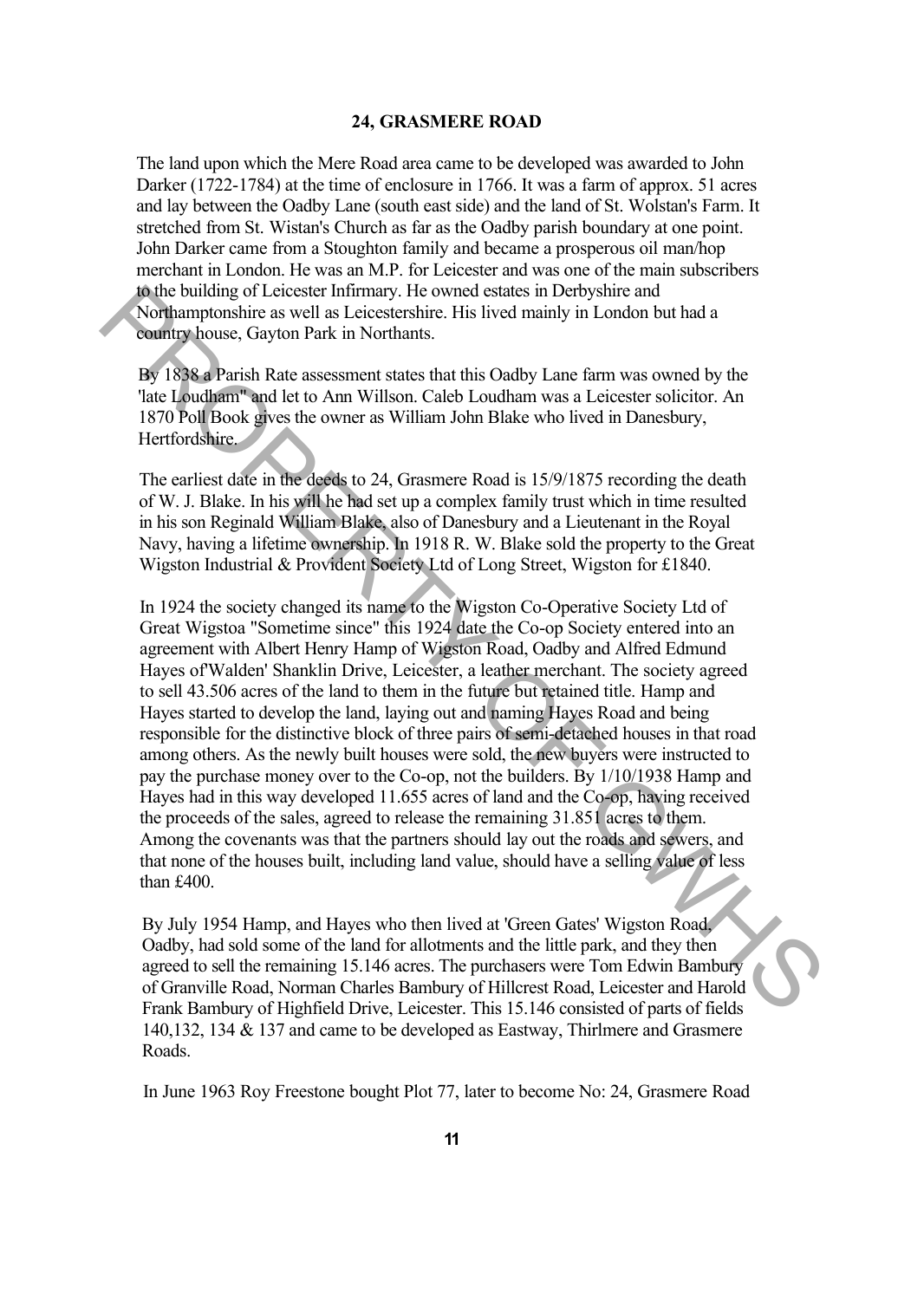from Bamburys the builders.

Tricia Berry

**Acknowledgements:** I would like to thank Mary Freestone very much for lending me the old deeds to her property. Other sources used: the Wigston Enclosure Record Book & Will of John Darker, ODL Collection, 1838 Wigston Rate Assessment book & other information on John Darker from 'People Files' at LRO, Nichols History of Leicestershire.



Plan showing outlined area of 50.333 acres which Reginald William Blake sold to the Great Wigston Industrial & Provident Society Ltd on 5/11/1918.